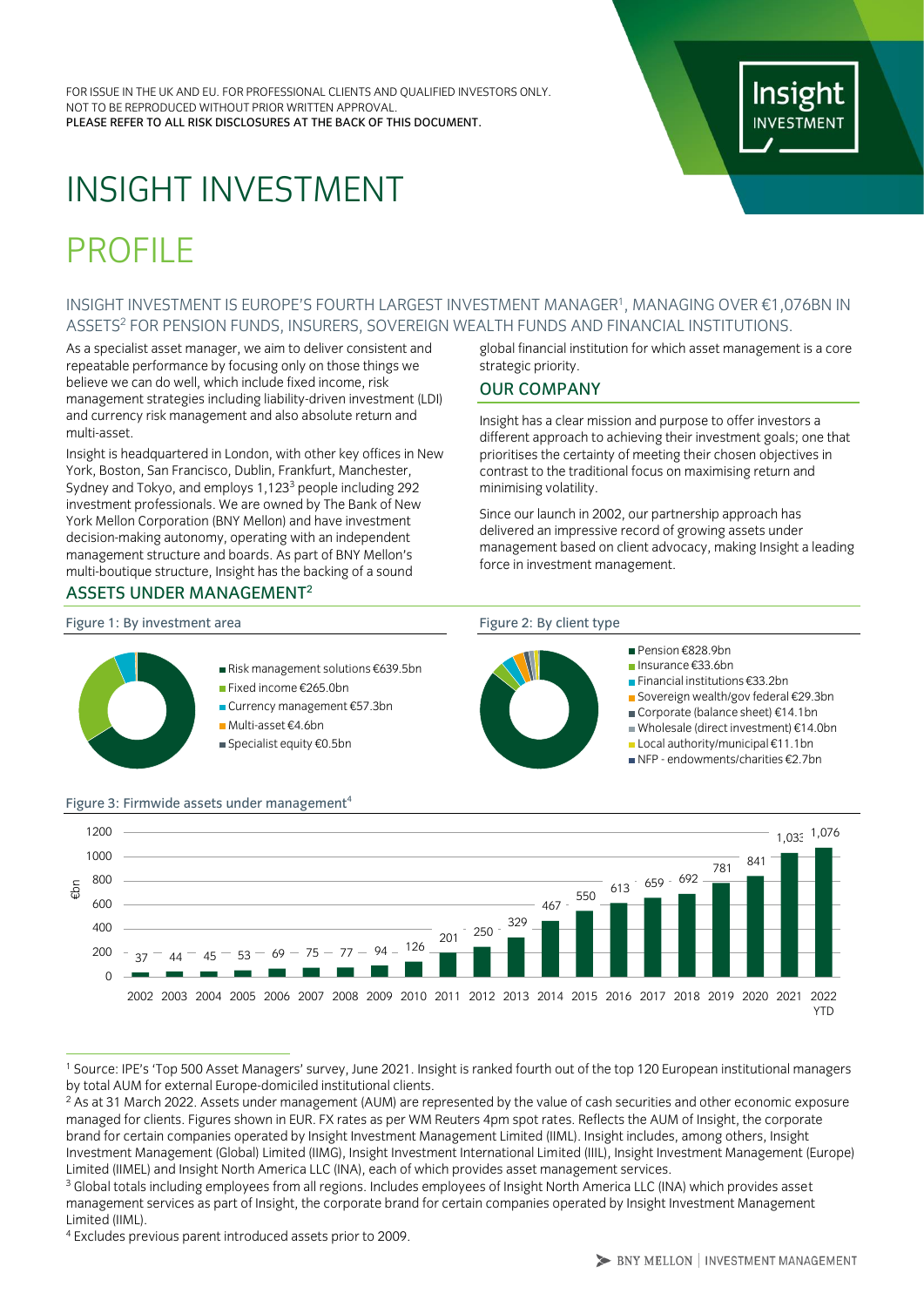#### Risk management and liability-driven investment

Insight was one of the pioneers of liability-driven investment (LDI), an essential component of pension funds' investment strategy to help them manage their funding level volatility. We believe that our active approach to LDI is a key differentiator for us in the market. By focusing on liabilities and managing the risks associated with delivering future cash flows, LDI aims to help clients to meet their funding objectives with less volatility and without compromising return. Since introducing our LDI capability, we have broadened our range of risk management strategies and continue to develop new solutions relevant to pension clients of all sizes and governance structures. These innovations include longevity risk management, synthetic equity strategies and tail-risk management.

Insight is a leading global LDI manager. In 2021, Insight was ranked in first place for Overall LDI Quality for the 11th consecutive year with UK Investment Consultants.<sup>6</sup> Our LDI investment team consists of 61 LDI specialists covering every component of the design, implementation and management of a successful risk management strategy.

#### Fixed income and cash

Our Fixed Income Group manages €265.0bn in fixed income assets through an experienced and well-resourced team of 168 fixed income specialists managing assets against a range of traditional and highly bespoke benchmarks. Insight has been ranked in the top decile for Overall Quality in Fixed Income in every year since 2013<sup>6</sup>.

Our expertise spans the spectrum of global fixed income opportunities and includes strategies such as global credit, buy and maintain, efficient beta and global absolute return bonds. The team also manages a wide range of US strategies, covering stable value, core, core plus, corporate, intermediate, select income, long duration and municipal fixed income in the world's biggest and most diverse credit market.

Our combined global secured lending and loans capability gives Insight a strong position in the space of low-default, illiquid credit investments. We also manage short duration, high-quality portfolios for public entities' operating cash assets, tailored to their specific cash flow and risk tolerances.

#### **Currency**

Insight offers a range of strategies that aim to provide effective management of foreign currency exposures. Our team of currency specialists offers active currency overlay and hedging strategies to manage currency risk and cash flows in international investment portfolios. These model-driven

strategies are tailored to meet the specific needs of large, sophisticated investors. In addition, Insight also provides access to strategies which aim to generate alpha from currency positions. These strategies have been constructed with the intention of providing returns that have a low correlation with other currency strategies, alternatives and traditional asset classes across different market environments.

#### Absolute return and unconstrained

Our diverse fund range offers investors the ability to capture what we believe to be are our best ideas for investment in their respective asset classes. These ideas are implemented using a flexible investment strategy that targets lower volatility than a traditional long-only investment approach.

#### Multi-asset

Insight launched its flagship multi-asset strategy – the Insight broad opportunities strategy – in December 2004 and has a track record that predates the global financial crisis. A distinguishing feature of our approach is that we access traditional market-based returns, as well as a range of alternative strategies which are generally less correlated with broad asset class returns. This allows us to access an opportunity set broad enough to give us high levels of confidence that we can deliver a smoother path towards our targeted returns, through a wide range of market environments.

#### Responsible investment

In our view, responsible investment is as an essential part of managing risk and deciding whether an investment is fair value. We were a founding signatory to the UN-supported Principles for Responsible Investment (PRI) in 2006 and have been systematically integrating environmental, social and governance (ESG) issues in our research process for more than a decade. Where we identify material ESG risks, we engage to better understand the issues; in 2020, 90% of 1,210 engagements with debt issuers focused on ESG matters. In 2021, Insight was awarded A+ ratings by the PRI for strategy and governance, and our approach to the integration of responsible investmentrelated issues across our fixed income business. We were also named ESG Manager of the Year at the Pensions and Investment Provider Awards 2021. We believe this reflects our ongoing commitment to integrating responsible investment practices across all aspects of our business.

<sup>5</sup> As at 31 March 2022.

<sup>6</sup> Source: Greenwich Associates 2021, GICF LDI-21 LDI overall. Results are based on interviews with 11 UK consultants evaluating LDI managers. Greenwich Associates 2021, GICF FI-21 fixed income overall. Results are based on interviews with 11 UK consultants evaluating fixed income managers. Greenwich Quality Index Overall is a composite of Investment and Service scores.